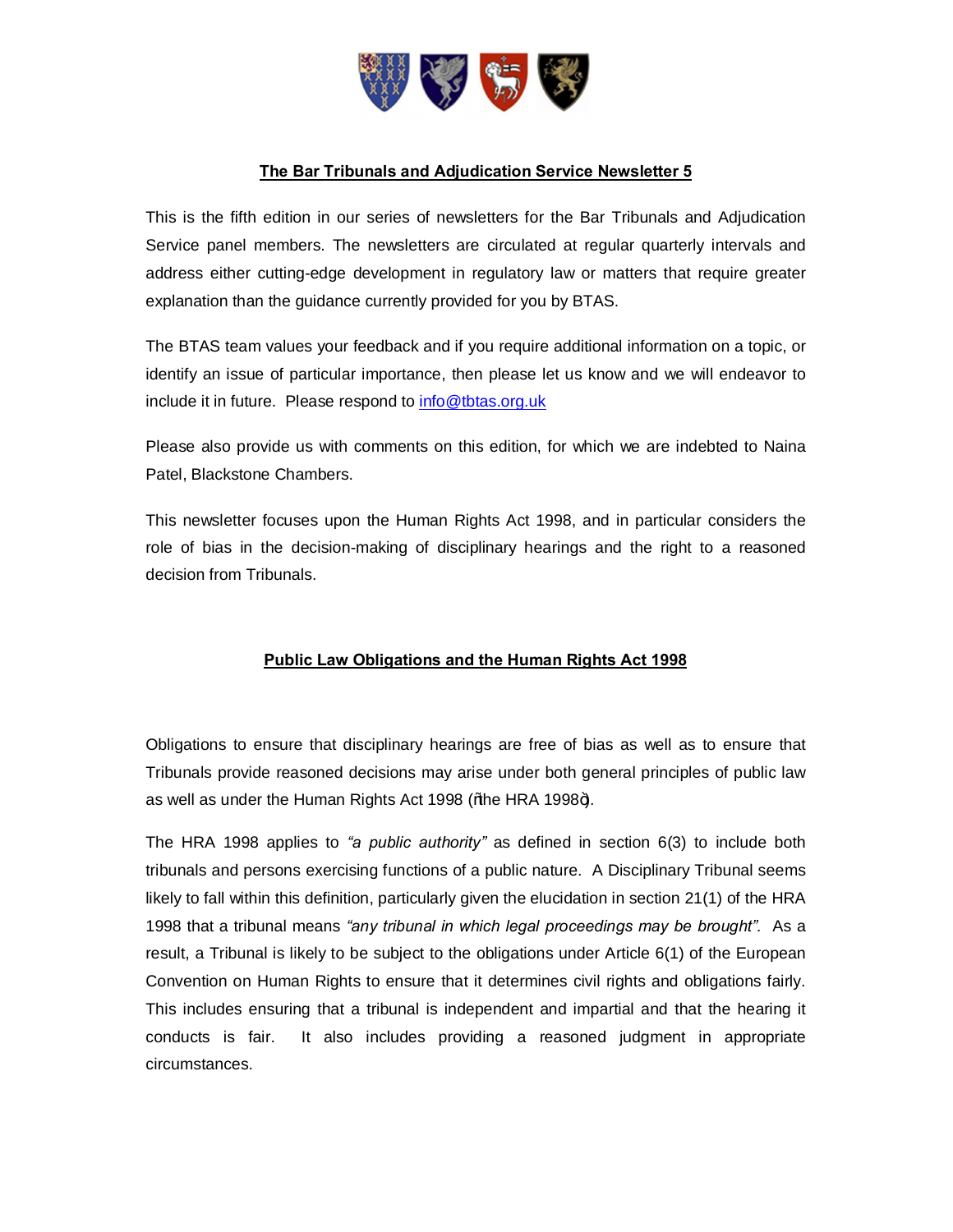

This was certainly the view taken in the recent decision of *R (Leathley, Mehey and Hayes) v (1) Visitors to the Inns of Court and (2) Bar Standards Board* [2013] EWHC 3097, where Lord Justice Moses expressly recognised the relevance of Article 6 ECHR to Disciplinary Tribunals. At paragraph 37 he noted:

*"COIC's functions in vetting those eligible were of great importance. They established and maintained standards for appointment designed to fulfil the requirements of Art. 6 of the European Convention on Human Rights. There was no dispute that Art. 6 applied to disciplinary hearings in relation to barristers. Art. 6(1) of the Convention requires the disciplinary tribunals and the Visitors' panels to be established by law and to be independent. Their composition must comply with the rules by which they are composed (Gurov v Moldavia (2006) 36455/02, 11 July 2006, DMD Group v Slovakia (2010) App 19334/03, Volkov v Ukraine (2013) App 21722/11. Independence requires guarantees against outside pressure, in relation to appointment and term of office, and requires the appearance of independence (Bryan v* United Kingdom (1996) 21 EHRR 342 [37]).+

The Judge went on to find that there was no breach of the Disciplinary Tribunals Regulations and the VisitorsgRules in the instant case, and the rules themselves complied with Article 6 (at paragraphs  $39-40$ ).<sup>1</sup>

General principles of public law are likely to produce the same result. The common law has long recognised that the principles of natural justice impose on public bodies a duty to act fairly, and regulation rE144 of the Disciplinary Tribunal Regulations makes clear that these principles apply to Disciplinary Tribunals. Although the content of the duty varies with circumstance, it includes a duty not to be a judge in your own cause (*R v Bow Street Metropolitan Stipendiary Magistrate, ex p Pinochet (No.2)* [2000] 1 AC 119) as well as to ensure that justice is not only done but seen to be done (*R v Sussex Justices Ex p McCarthy*  [1924] 1 KB 256). It also imposes a duty on judicial and quasi-judicial tribunals to give reasons for their decisions (*R v Civil Service Appeal Board Ex p Cunningham* [1991] 4 All ER 310 and *R v Secretary of State for the Home Department Ex p Doody* [1994] 1 AC 531).

1

<sup>1</sup> See also *Russell v Bar Standards Board* (23 May 2013) at paragraphs 111 and 116-120.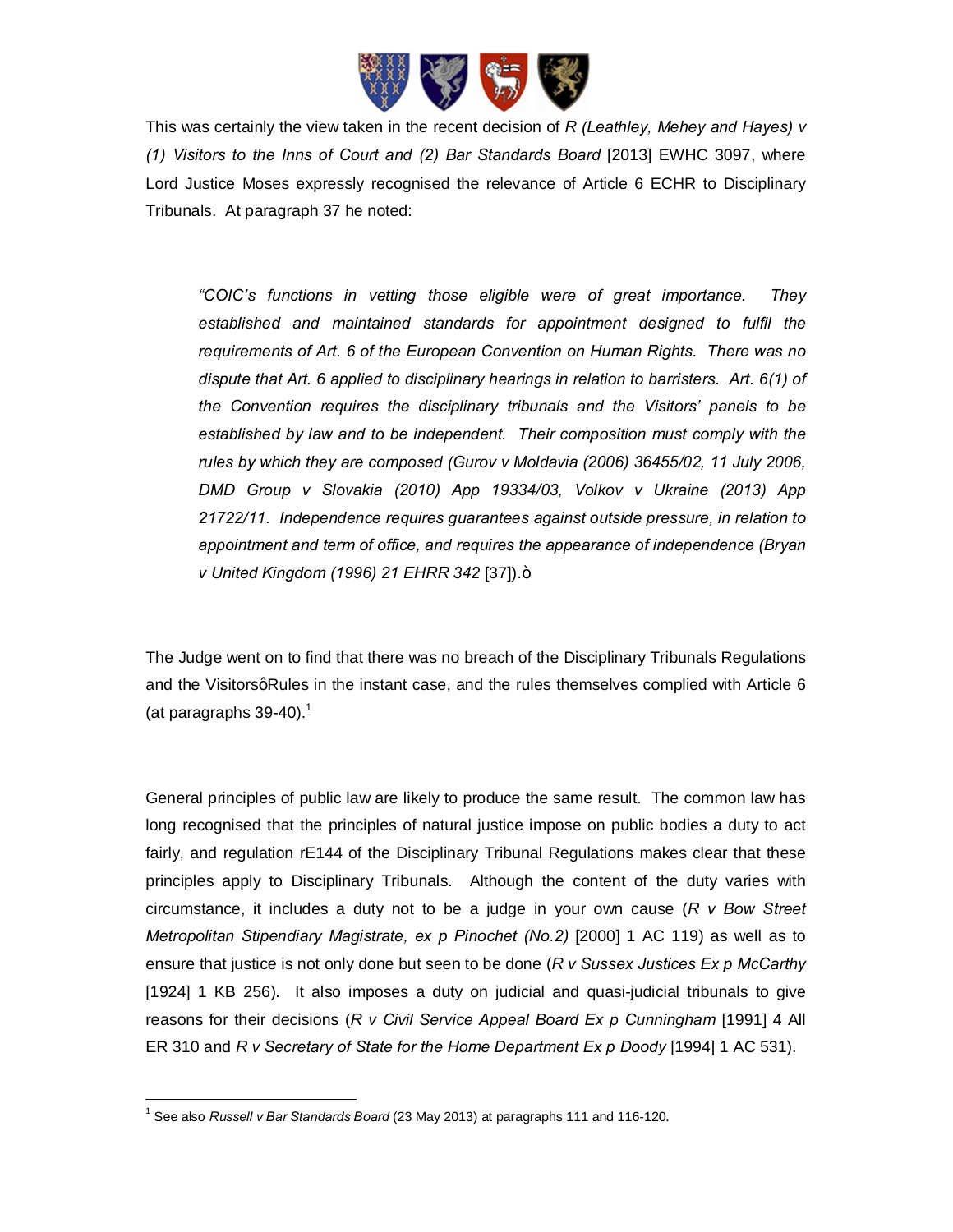

### **Bias in Decision-Making**

The central question in cases concerning bias under Article 6 ECHR is whether a tribunal is sufficiently independent and impartial. In *Russell v Bar Standards Board* (23 May 2013), Mr Justice Wyn Williams considered the case of *Findlay v United Kingdom* (1997) 24 EHRR 221 which concerned a complaint that a court martial had not been an independent and impartial tribunal. The Judge explained *Findlay* at paragraph 106 in the following terms:

*"A court would be "impartial" if it was subjectively free of personal prejudice or bias and also impartial from an objective viewpoint in that there were sufficient guarantees to exclude any legitimate doubt about its impartiality. In the view of the court, the concepts of independence and objective impartiality were closely linked and would, normally, be considered together."*

The central questions in cases of bias at common law are not dissimilar. There are three main types of bias here: $<sup>2</sup>$ </sup>

- · Where a decision-maker is a party to a matter or has a direct interest (pecuniary or otherwise) in its outcome in common with a party, he or she is **presumed** to be tainted by actual bias and is automatically disqualified from hearing a case, absent a waiver from the party affected (*Davidson v Scottish Ministers* [2004] UKHL 34 at paragraph 6 and *R v Bow Street Metropolitan Stipendiary Magistrate, ex p Pinochet (No.2)* [2000] 1 AC 119 at 132G-133C).
- · Where a decision-maker can be proven to be influenced by partiality or prejudice or actually prejudice, this will vitiate any decision by **actual** bias they take so again they are disqualified (*R v Gough* [1993] AC 646, 661G and *In Re Medicaments and Related Classes of Goods (No.2)* [2001] 1 WLR 700 at paragraph 38).
- · Where a fair-minded and informed observer, having considered the facts, would conclude that there was a real possibility that the tribunal was biased, there will be

<sup>&</sup>lt;sup>2</sup> Although see the recent discussion in *R (Kaur) v Institute of Legal Executives Appeal Tribunal* [2011] EWCA Civ 1168 at paragraph 44 querying the distinction between presumed and actual bias.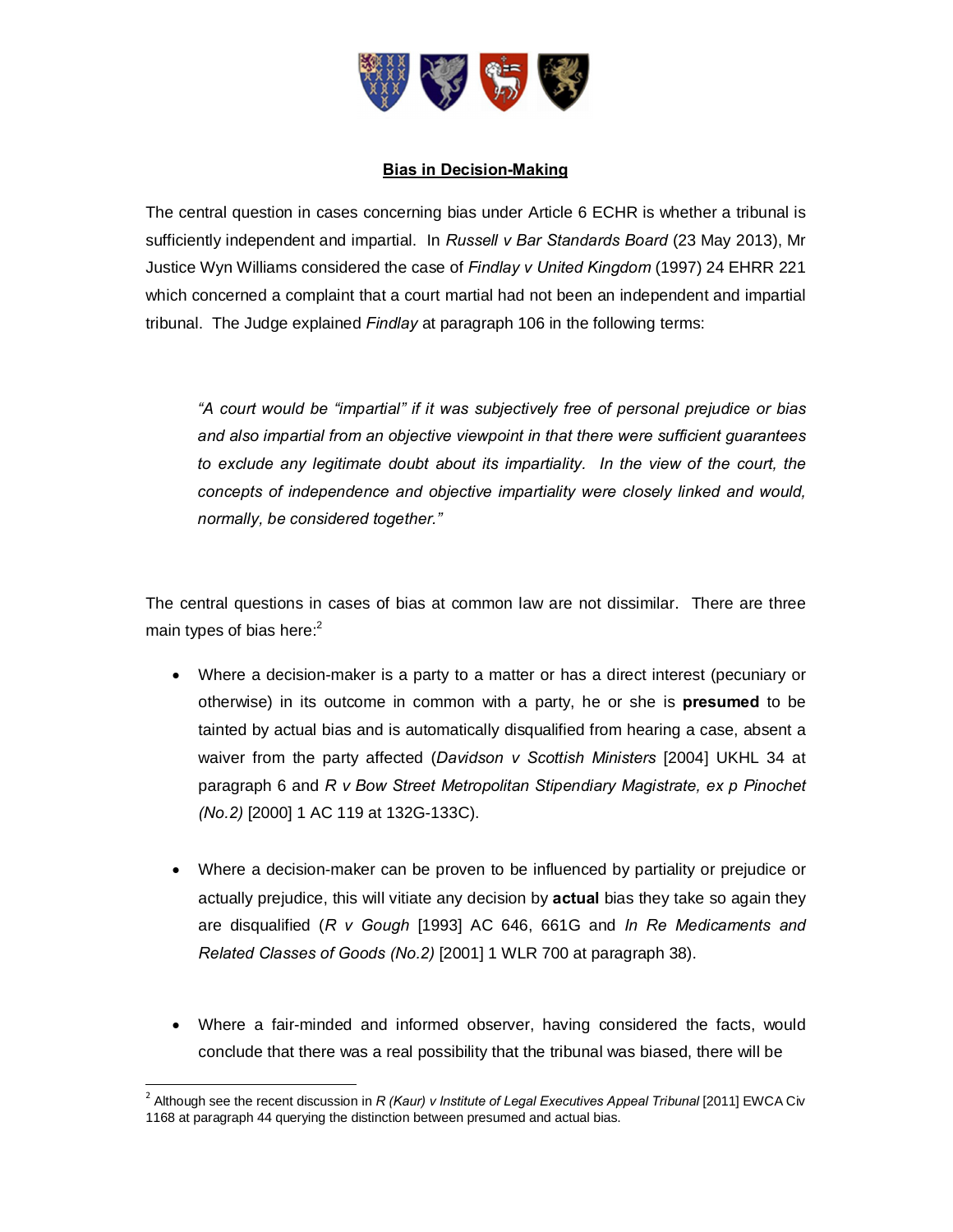

**apparent bias** (*Porter v Magill* [2002] 2 AC 357 at paragraph 103). As Mr Justice Burnett explained in *Leathey v BSB* (20 January 2012) at paragraph 9*, "the fairminded observer is neither unduly sensitive nor suspicious yet he is not complacent. He is assumed to have taken the trouble to acquire knowledge of all relevant information before coming to a conclusion: see Helow v Secretary of State for the Home Department [2008] 1 WLR 2416, per Lord Hope of Craighead between paragraph 1 and 3".*

Applying these principles to the constitution of Disciplinary Tribunals, the following are the sorts of factors that might give rise to findings of bias:

- · A member of a Tribunal remaining a member of the Professional Conduct Committee (presumed bias as in *In Re P (A Barrister)* [2005] 1 WLR 3019). This is now reflected in regulation rE136 of the Disciplinary Tribunals Regulations and demonstrated by Clause 27(VIII) of the COIC Appointments Protocol 2013;
- · A member of a Tribunal having been a member of the Professional Conduct Committee very recently (apparent bias as in *Joseph Lennox Holmes v Royal College of Veterinary Surgeons* [2011] UKPC 48). This is again reflected in Clause 27(VIII) of the Appointments Protocol 2013;
- · A member of a Tribunal having previously sat as a member of a tribunal with Counsel for one of the parties before the Tribunal (apparent bias as in *Lawal v Northern Spirit Ltd* [2003] UKHL 35); and
- · A member of a Tribunal having publicly stated views in relation to an individual or issue involved in a hearing (apparent bias as in *Davidson v Scottish Ministers* [2004] UKHL 34).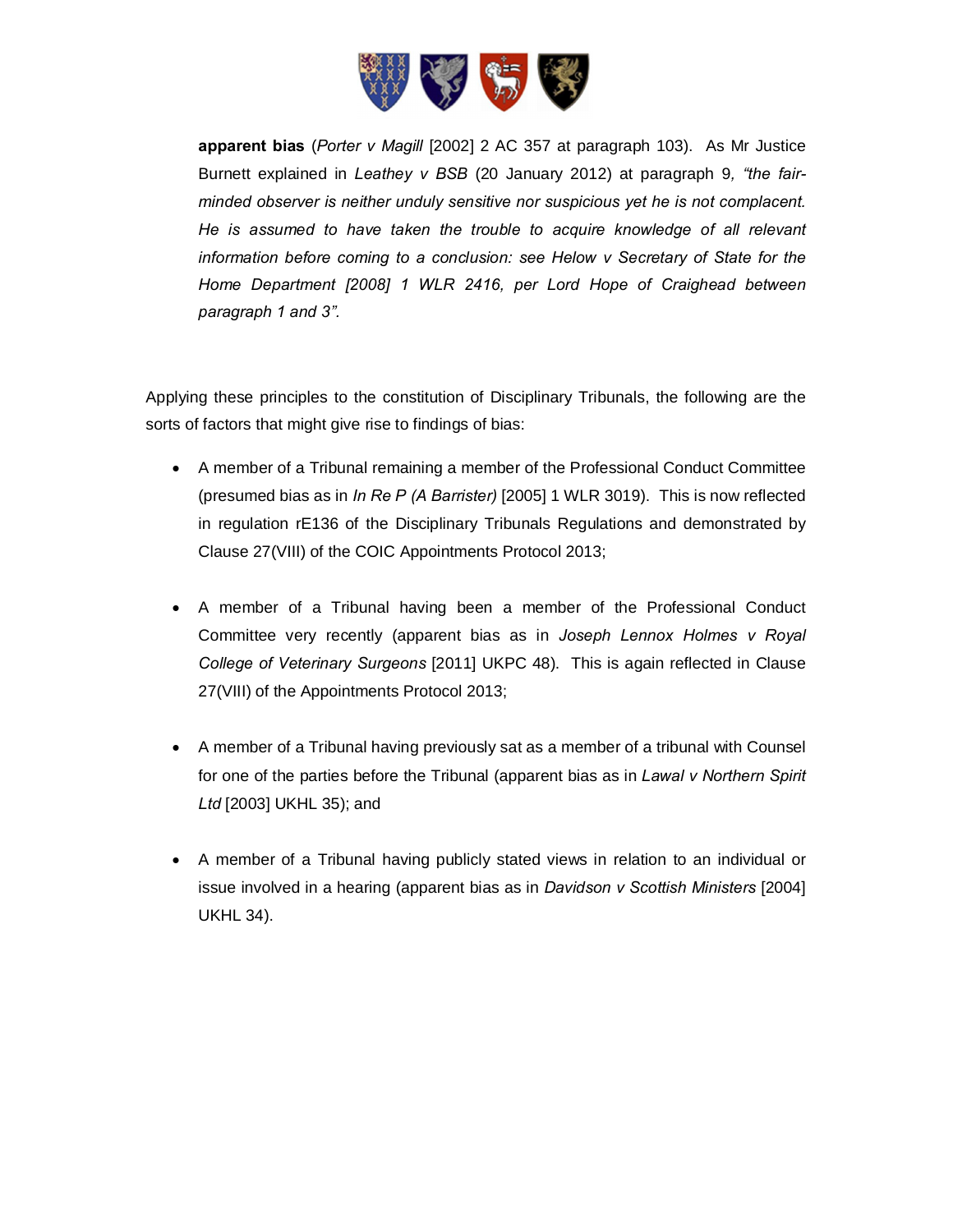

### **Giving Reasoned Decisions**

The central question in cases concerning the duty to give reasons under Article 6 ECHR is unlikely to be dissimilar to that at common law (*English v Emery Reimbold and Strick* [2002] 1 WLR 2409). In essence, this requires the parties to be left in no doubt as to why they have won or lost (*Battista v Bassano* [2007] EWCA Civ 370). It does not necessarily extend to providing reasons for every determination of fact turning on credibility (*Gupta v General Medical Council* [2001] UKPC 61; [2002] 1 WLR 1691). In the context of professional regulatory proceedings, Wall LJ suggested asking the following questions (in *Phipps v GMC*  [2006] EWCA Civ 396 at paragraph 85):

*"Is what we have decided clear? Have we explained our decision and how we have arrived at it in such a way that the parties before us can clearly understand why they have won or why they have lost?"*

These principles are reflected in rule rE155 of the Disciplinary Tribunals Regulations which require a Disciplinary Tribunal to record in writing its findings on each charge or application and its reasons. The case law provides the following guidance with which to supplement that rule:

- Reasons should generally state a decision-maker op material findings of fact and, where disputed, the evidential basis for those findings (*R (Bushell) v Newcastle Upon Tyne Licensing Justices* [2004] EWHC 446 at paragraph 41);
- · Reasons should demonstrate that the decision-maker grappled with the main arguments advanced by each party and provide an explanation for the conclusion reached (*Re Poyser* [1964] 2 QB 467 and *R (Bahrami) v Immigration Appeal Tribunal*  [2003] EWHC 1453 at paragraph 8);
- · The standard of reasons required is likely to be particularly exacting where allegations of dishonesty are concerned (*Shaw v Logue* [2014] EWHC 5 (Admin); and
- · Provided these key functions are performed, the reasons need not necessarily be lengthy, provided they are clear and intelligible.